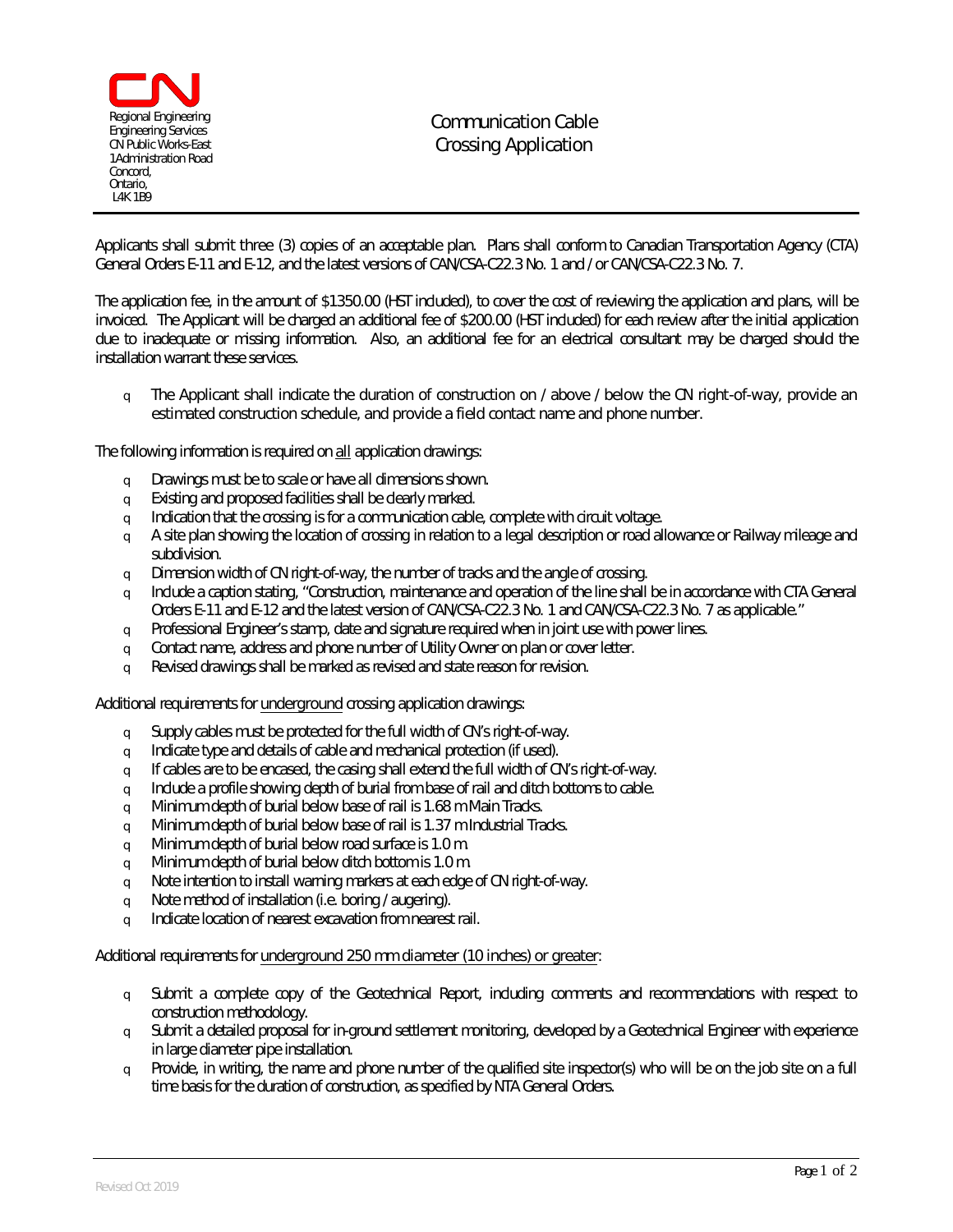Additional requirements for **overhead** crossing application drawing:

- q When joint facilities are used, drawings must show information pertaining to both users. Applicants are to ensure that other user(s) are aware and have approved of the proposed joint facility.
- q Indicate location and note all information pertaining to: poles and adjacent structures or towers, anchors, guys, crossarms, insulators and power/communication cables.
- q Indicate minimum clearances under maximum sag above top of rails and Railway Signals and Communication plants. Add 0.3 m to clearance listed in the latest version of CAN/CSA-C22.3 No. 1 to allow for future track lifts.
- q Horizontal and vertical separation is required between wires and cables.
- q Does this affect sight line issues, or disrupt sight to CN Signal Mast